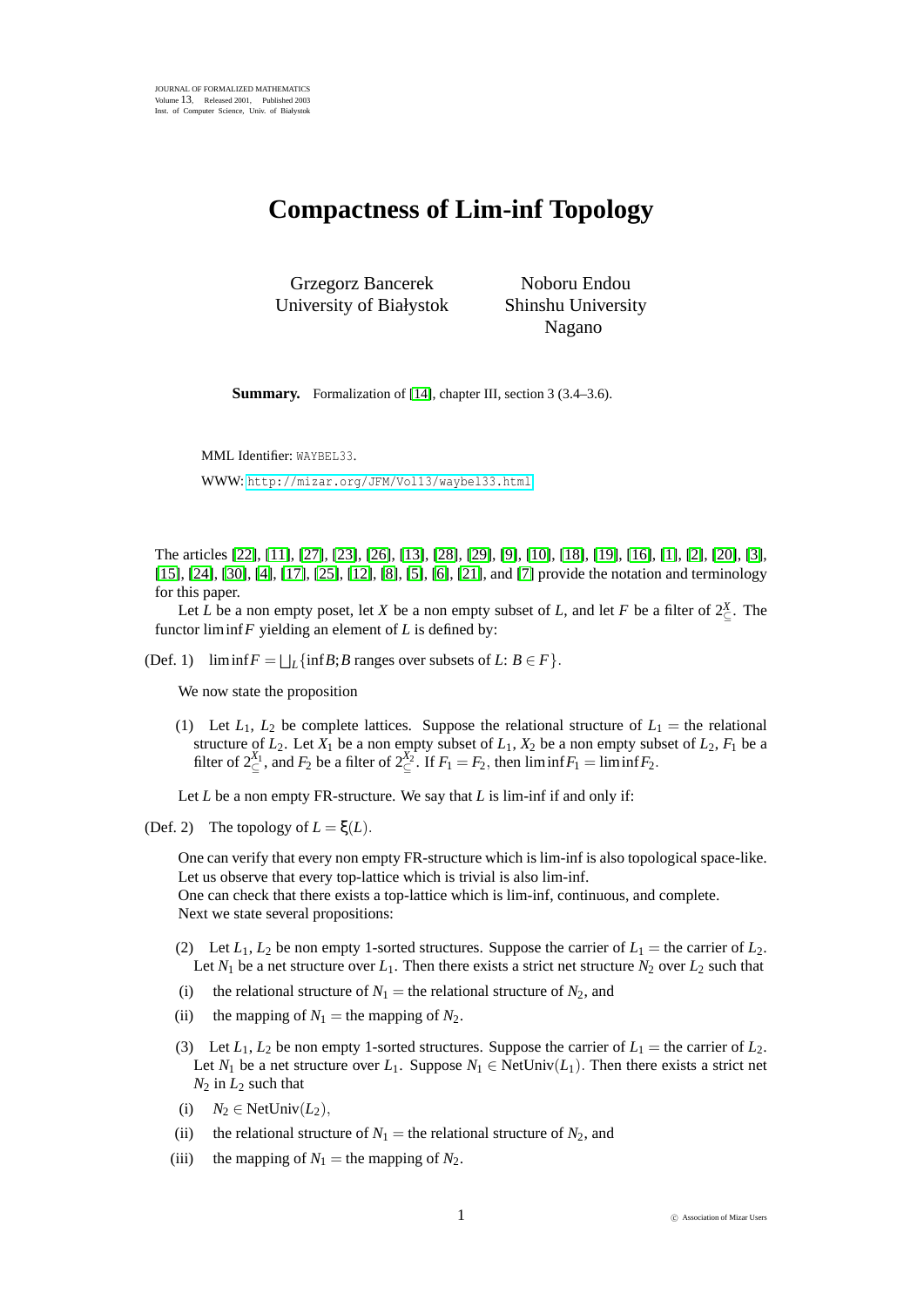- (4) Let *L*1, *L*<sup>2</sup> be inf-complete up-complete semilattices. Suppose the relational structure of  $L_1$  = the relational structure of  $L_2$ . Let  $N_1$  be a net in  $L_1$  and  $N_2$  be a net in  $L_2$ . Suppose that
- (i) the relational structure of  $N_1$  = the relational structure of  $N_2$ , and
- (ii) the mapping of  $N_1$  = the mapping of  $N_2$ .

Then  $\liminf N_1 = \liminf N_2$ .

- (5) Let  $L_1$ ,  $L_2$  be non empty 1-sorted structures. Suppose the carrier of  $L_1$  = the carrier of  $L_2$ . Let  $N_1$  be a net in  $L_1$  and  $N_2$  be a net in  $L_2$ . Suppose that
- (i) the relational structure of  $N_1$  = the relational structure of  $N_2$ , and
- (ii) the mapping of  $N_1$  = the mapping of  $N_2$ .

Let  $S_1$  be a subnet of  $N_1$ . Then there exists a strict subnet  $S_2$  of  $N_2$  such that

- (iii) the relational structure of  $S_1$  = the relational structure of  $S_2$ , and
- (iv) the mapping of  $S_1$  = the mapping of  $S_2$ .
- (6) Let *L*1, *L*<sup>2</sup> be inf-complete up-complete semilattices. Suppose the relational structure of  $L_1$  = the relational structure of  $L_2$ . Let  $N_1$  be a net structure over  $L_1$  and *a* be a set. Suppose  $\langle N_1, a \rangle \in$  the lim inf convergence of  $L_1$ . Then there exists a strict net  $N_2$  in  $L_2$  such that
- (i)  $\langle N_2, a \rangle \in$  the lim inf convergence of *L*<sub>2</sub>,
- (ii) the relational structure of  $N_1$  = the relational structure of  $N_2$ , and
- (iii) the mapping of  $N_1$  = the mapping of  $N_2$ .
- (7) Let  $L_1$ ,  $L_2$  be non empty 1-sorted structures,  $N_1$  be a non empty net structure over  $L_1$ , and  $N_2$  be a non empty net structure over  $L_2$ . Suppose that
- (i) the relational structure of  $N_1$  = the relational structure of  $N_2$ , and
- (ii) the mapping of  $N_1$  = the mapping of  $N_2$ .

Let *X* be a set. If  $N_1$  is eventually in *X*, then  $N_2$  is eventually in *X*.

- (8) Let *L*1, *L*<sup>2</sup> be inf-complete up-complete semilattices. Suppose the relational structure of  $L_1$  = the relational structure of  $L_2$ . Then ConvergenceSpace(the lim inf convergence of  $L_1$ ) = ConvergenceSpace(the lim inf convergence of *L*2).
- (9) Let  $L_1$ ,  $L_2$  be inf-complete up-complete semilattices. Suppose the relational structure of *L*<sub>1</sub> = the relational structure of *L*<sub>2</sub>. Then  $\xi$ (*L*<sub>1</sub>) =  $\xi$ (*L*<sub>2</sub>).

Let *R* be an inf-complete non empty reflexive relational structure. Observe that every topological augmentation of *R* is inf-complete.

Let *R* be a semilattice. Note that every topological augmentation of *R* has g.l.b.'s.

Let *L* be an inf-complete up-complete semilattice. One can verify that there exists a topological augmentation of *L* which is strict and lim-inf.

The following proposition is true

(10) Let *L* be an inf-complete up-complete semilattice and *X* be a lim-inf topological augmentation of *L*. Then  $\xi(L)$  = the topology of *X*.

Let *L* be an inf-complete up-complete semilattice. The functor  $\Xi(L)$  yields a strict topological augmentation of *L* and is defined as follows:

(Def. 3)  $\Xi(L)$  is lim-inf.

Let *L* be an inf-complete up-complete semilattice. Note that  $\Xi(L)$  is lim-inf. We now state a number of propositions:

(11) For every complete lattice *L* and for every net *N* in *L* holds  $\liminf N = \bigsqcup_{L} {\inf (N|i) : i}$ ranges over elements of *N*}.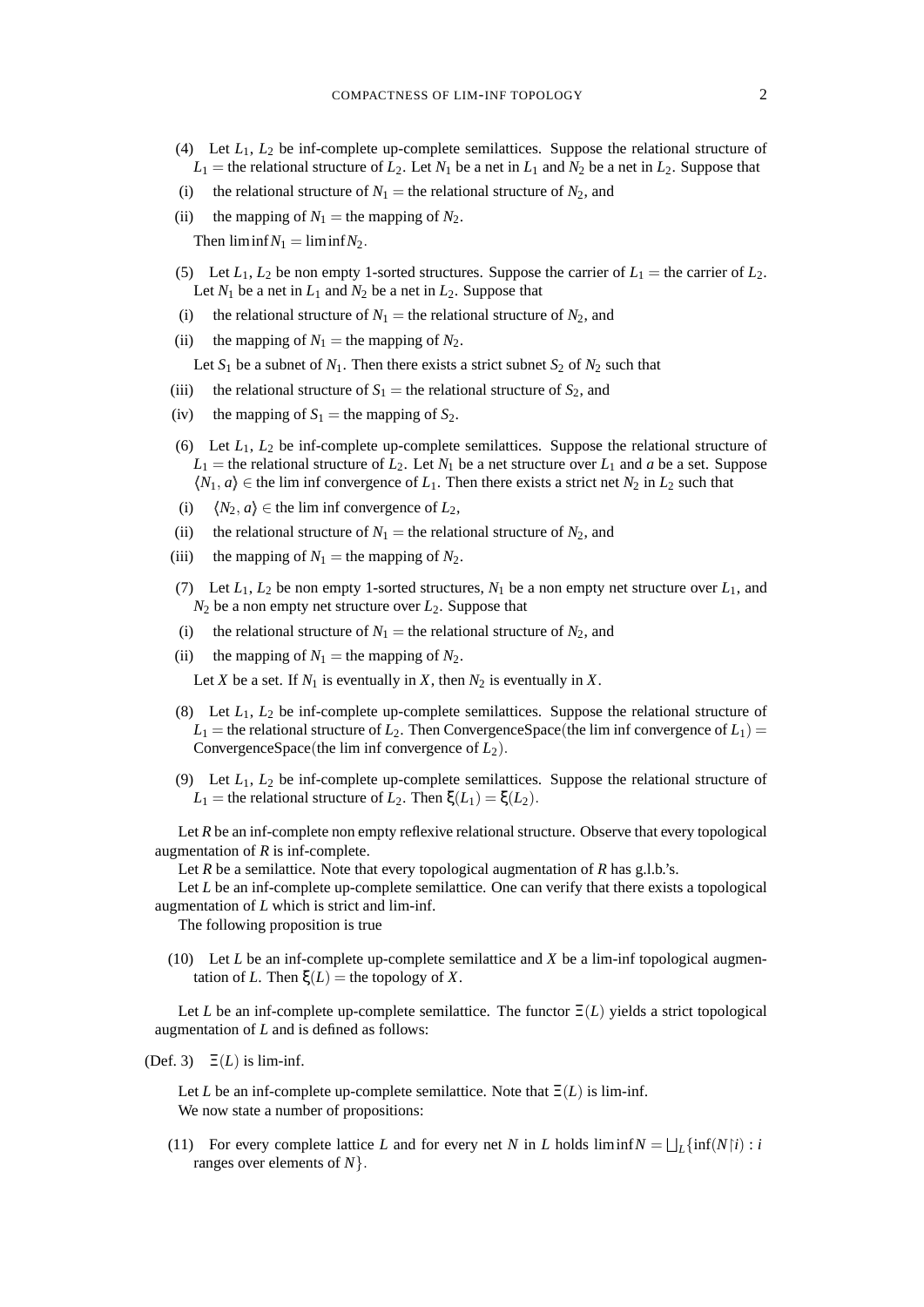- (12) Let *L* be a complete lattice, *F* be a proper filter of  $2^{\Omega_L}_\subseteq$ , and *f* be a subset of *L*. Suppose *f* ∈ *F*. Let *i* be an element of the net of *F*. If  $i_2 = f$ , then inf  $f = \inf((\text{the net of } F)|i)$ .
- (13) For every complete lattice *L* and for every proper filter *F* of  $2\frac{\Omega_L}{\epsilon}$  holds liminf*F* = liminf(the net of  $F$ ).
- (14) For every complete lattice *L* and for every proper filter *F* of  $2\frac{\Omega_L}{\epsilon}$  holds the net of *F*  $\epsilon$ NetUniv(*L*).
- (15) Let *L* be a complete lattice, *F* be an ultra filter of  $2^{\Omega_L}_\subseteq$ , and *p* be a greater or equal to id map from the net of *F* into the net of *F*. Then  $\liminf F \ge \overline{\inf}$  ((the net of *F*) · *p*).
- (16) Let *L* be a complete lattice, *F* be an ultra filter of  $2\frac{\Omega_L}{\Omega}$ , and *M* be a subnet of the net of *F*. Then  $\liminf F = \liminf M$ .
- (17) Let *L* be a non empty 1-sorted structure, *N* be a net in *L*, and *A* be a set. Suppose *N* is often in *A*. Then there exists a strict subnet *N*<sup> $\prime$ </sup> of *N* such that rng (the mapping of *N*<sup> $\prime$ </sup>)  $\subseteq$  *A* and *N*<sup> $\prime$ </sup> is a structure of a subnet of *N*.
- (18) Let *L* be a complete lim-inf top-lattice and *A* be a non empty subset of *L*. Then *A* is closed if and only if for every ultra filter *F* of  $2^{\Omega_L}_\subseteq$  such that  $A \in F$  holds liminf  $F \in A$ .
- (19) For every non empty reflexive relational structure *L* holds  $\sigma(L) \subseteq \xi(L)$ .
- (20) Let *T*<sub>1</sub>, *T*<sub>2</sub> be non empty topological spaces and *B* be a prebasis of *T*<sub>1</sub>. Suppose *B*  $\subseteq$  the topology of *T*<sub>2</sub> and the carrier of *T*<sub>1</sub> ∈ the topology of *T*<sub>2</sub>. Then the topology of *T*<sub>1</sub> ⊆ the topology of  $T_2$ .
- (21) For every complete lattice *L* holds  $\omega(L) \subseteq \xi(L)$ .
- (22) Let  $T_1$ ,  $T_2$  be topological spaces and *T* be a non empty topological space. Suppose *T* is a topological extension of  $T_1$  and a topological extension of  $T_2$ . Let *R* be a refinement of  $T_1$  and *T*2. Then *T* is a topological extension of *R*.
- (23) Let  $T_1$  be a topological space,  $T_2$  be a topological extension of  $T_1$ , and A be a subset of  $T_1$ . Then
- (i) if *A* is open, then *A* is an open subset of  $T_2$ , and
- (ii) if *A* is closed, then *A* is a closed subset of  $T_2$ .
- (24) For every complete lattice *L* holds  $\lambda(L) \subseteq \xi(L)$ .
- (25) Let *L* be a complete lattice, *T* be a lim-inf topological augmentation of *L*, and *S* be a Lawson correct topological augmentation of *L*. Then *T* is a topological extension of *S*.
- (26) For every complete lim-inf top-lattice *L* and for every ultra filter *F* of  $2^{\Omega_L}_\subseteq$  holds liminf *F* is a convergence point of *F*, *L*.
- (27) Every complete lim-inf top-lattice is compact and *T*1.

## **REFERENCES**

- <span id="page-2-0"></span>[1] Grzegorz Bancerek. Complete lattices. *Journal of Formalized Mathematics*, 4, 1992. <http://mizar.org/JFM/Vol4/lattice3.html>.
- <span id="page-2-1"></span>[2] Grzegorz Bancerek. Bounds in posets and relational substructures. *Journal of Formalized Mathematics*, 8, 1996. [http://mizar.org/](http://mizar.org/JFM/Vol8/yellow_0.html) [JFM/Vol8/yellow\\_0.html](http://mizar.org/JFM/Vol8/yellow_0.html).
- <span id="page-2-2"></span>[3] Grzegorz Bancerek. Directed sets, nets, ideals, filters, and maps. *Journal of Formalized Mathematics*, 8, 1996. [http://mizar.org/](http://mizar.org/JFM/Vol8/waybel_0.html) [JFM/Vol8/waybel\\_0.html](http://mizar.org/JFM/Vol8/waybel_0.html).
- <span id="page-2-3"></span>[4] Grzegorz Bancerek. Prime ideals and filters. *Journal of Formalized Mathematics*, 8, 1996. [http://mizar.org/JFM/Vol8/waybel\\_7.](http://mizar.org/JFM/Vol8/waybel_7.html) [html](http://mizar.org/JFM/Vol8/waybel_7.html).
- <span id="page-2-4"></span>[5] Grzegorz Bancerek. Bases and refinements of topologies. *Journal of Formalized Mathematics*, 10, 1998. [http://mizar.org/JFM/](http://mizar.org/JFM/Vol10/yellow_9.html) [Vol10/yellow\\_9.html](http://mizar.org/JFM/Vol10/yellow_9.html).